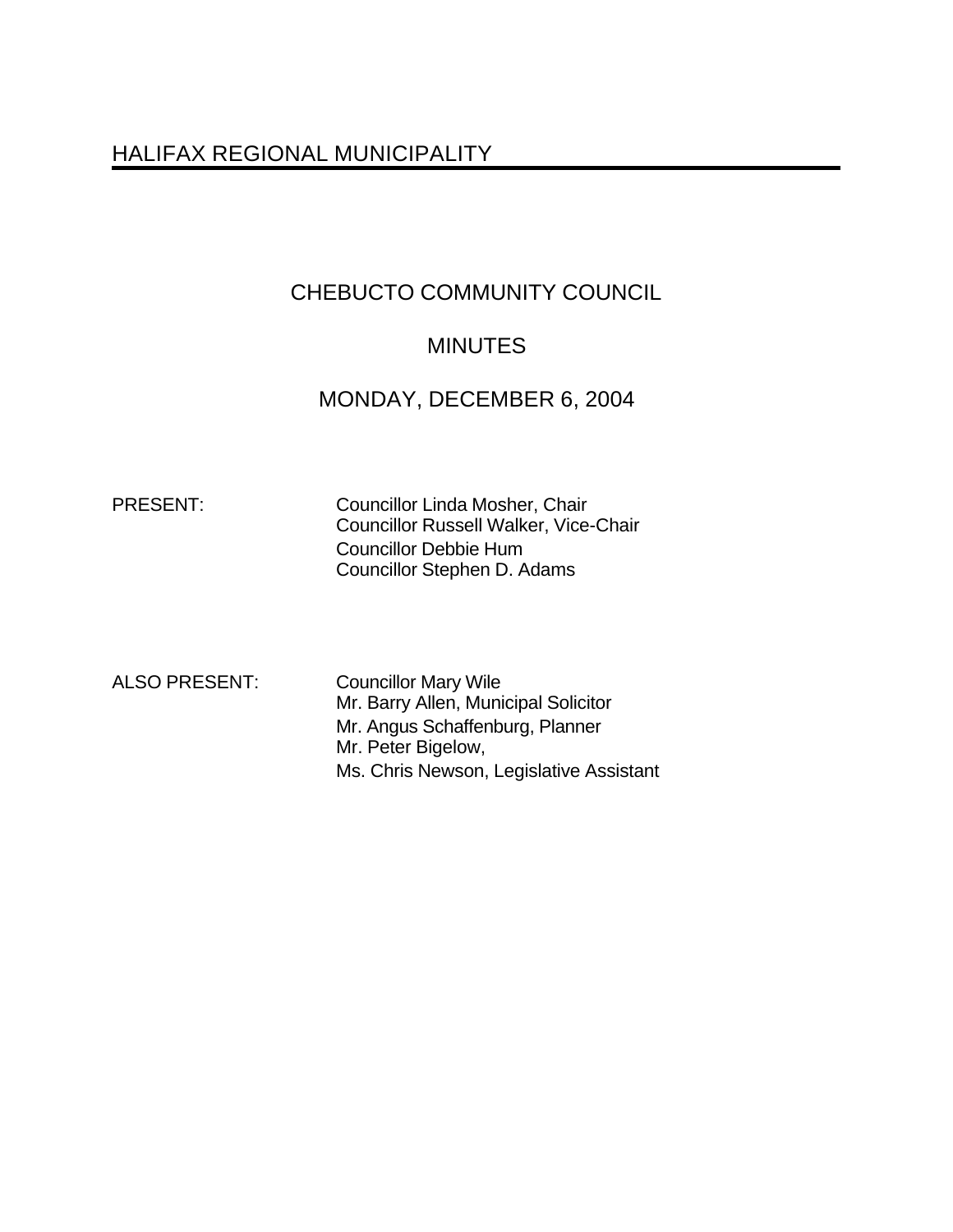## **TABLE OF CONTENTS**

| 1.  |                   |                                                                                                                                                                                                                        |  |  |  |  |
|-----|-------------------|------------------------------------------------------------------------------------------------------------------------------------------------------------------------------------------------------------------------|--|--|--|--|
| 2.  |                   |                                                                                                                                                                                                                        |  |  |  |  |
| 3.  |                   |                                                                                                                                                                                                                        |  |  |  |  |
|     | 3.1<br>3.2<br>3.3 | Minutes of special meeting September 28, 2004  4                                                                                                                                                                       |  |  |  |  |
| 4.  |                   | APPROVAL OF THE ORDER OF BUSINESS AND APPROVAL OF ADDITIONS                                                                                                                                                            |  |  |  |  |
| 5.  |                   |                                                                                                                                                                                                                        |  |  |  |  |
|     | 5.1               |                                                                                                                                                                                                                        |  |  |  |  |
|     |                   | 5.1.1<br>As-of-Right Development Along Bedford Highway  5<br>5.1.2<br>5.1.3<br>Proposed Sign - Shoppers Drug Mart, Herring Cove Road  5<br>5.1.4<br>Hurricane Juan Clean-up in Districts 15, 16, 17 and 18  5<br>5.1.5 |  |  |  |  |
| 6.  |                   |                                                                                                                                                                                                                        |  |  |  |  |
| 7.  |                   |                                                                                                                                                                                                                        |  |  |  |  |
| 8.  |                   |                                                                                                                                                                                                                        |  |  |  |  |
|     | 8.1               | Case 00691: Application by Clayton Developments to amend the Stage I<br>Agreement to include Block Z, Regency Park Drive, Halifax  6                                                                                   |  |  |  |  |
|     | 8.2               | Proposed Community Council Meeting Schedule 2005  6                                                                                                                                                                    |  |  |  |  |
| 9.  |                   |                                                                                                                                                                                                                        |  |  |  |  |
| 10. |                   |                                                                                                                                                                                                                        |  |  |  |  |
| 11. |                   |                                                                                                                                                                                                                        |  |  |  |  |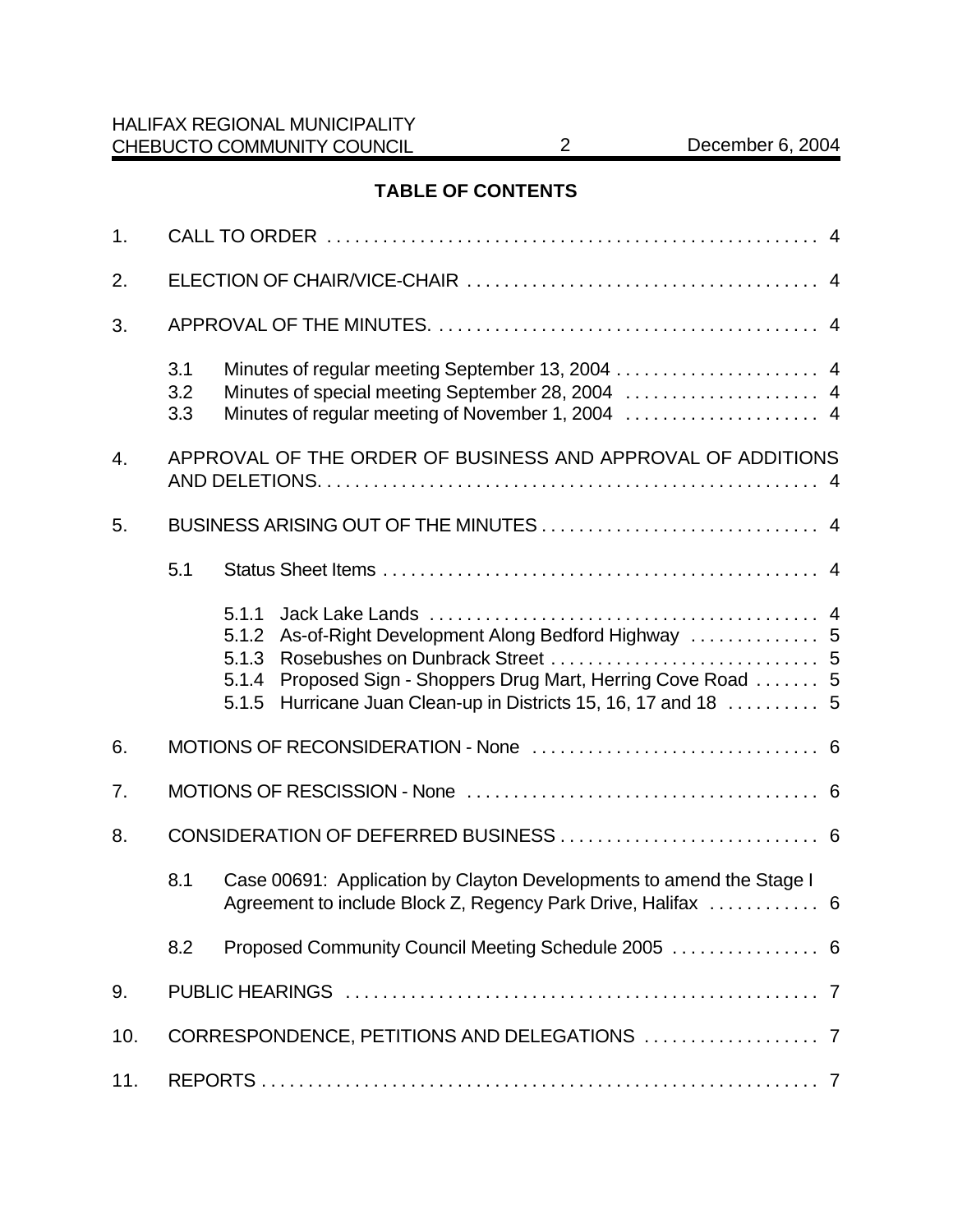|     |      | <b>HALIFAX REGIONAL MUNICIPALITY</b><br><b>CHEBUCTO COMMUNITY COUNCIL</b> | 3 | December 6, 2004 |  |  |  |
|-----|------|---------------------------------------------------------------------------|---|------------------|--|--|--|
|     | 11.1 | Chebucto Community Council Appointment of Representative to the Grants    |   |                  |  |  |  |
|     | 11.2 | Case 00485: Amendment to the Halifax Municipal Planning Strategy -        |   |                  |  |  |  |
| 12. |      |                                                                           |   |                  |  |  |  |
| 13. |      |                                                                           |   |                  |  |  |  |
| 14. |      |                                                                           |   |                  |  |  |  |
| 15. |      |                                                                           |   |                  |  |  |  |
| 16. |      |                                                                           |   |                  |  |  |  |
| 17. |      |                                                                           |   |                  |  |  |  |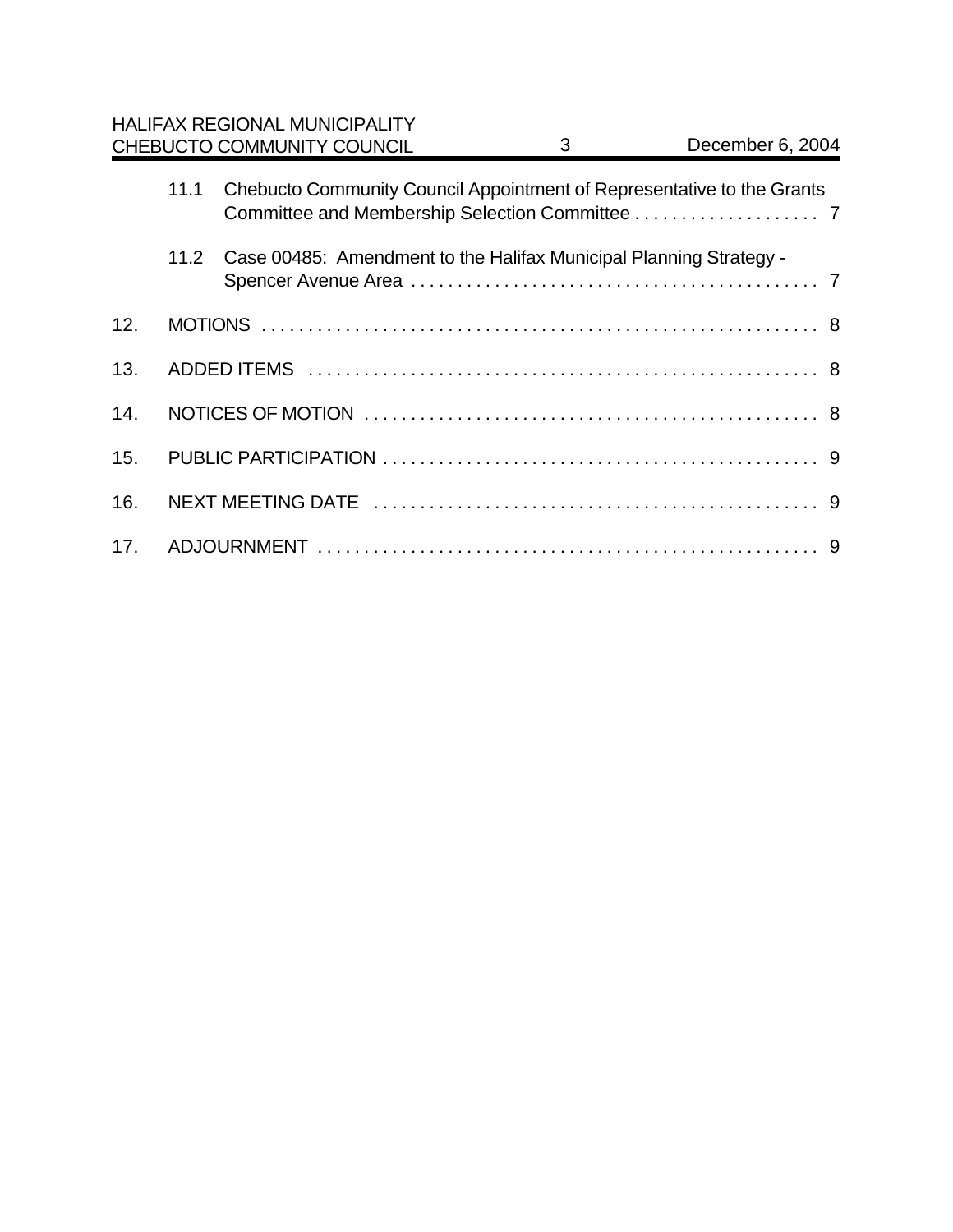## **1. CALL TO ORDER**

The Chair called the meeting to order at 7:10 pm in the Keshen Goodman Library, 330 Lacewood Drive, Halifax.

### **2. ELECTION OF CHAIR/VICE-CHAIR**

**Deferred** until new (amended) Administrative Order is approved by Regional Council to include District 10 in the Chebucto Community Council**.**

### **3. APPROVAL OF MINUTES**

- 3.1 Minutes of Regular Meeting September 13, 2004.
- 3.2 Minutes of Special Meeting September 28, 2004
- 3.3 Minutes of Regular Meeting November 1, 2004

**MOVED BY Councillor Hum, seconded by Councillor Walker that the minutes of regular meeting September 13, 2004, special meeting September 28, 2004 and regular meeting November 1, 2004 be approved as circulated. MOTION PUT AND PASSED UNANIMOUSLY.**

## **4. APPROVAL OF THE ORDER OF BUSINESS AND APPROVAL OF ADDITIONS AND DELETIONS**

**Addition:** 13.1 Case 00066: Development Agreement, Governor's Brook Subdivision, Mainland South, Halifax

## **MOVED BY Councillor Walker, seconded by Councillor Hum that the agenda be approved as amended. MOTION PUT AND PASSED UNANIMOUSLY.**

## **5. BUSINESS ARISING OUT OF THE MINUTES**

- 5.1 Status Sheet Items
	- 5.1.1 Jack Lake Lands
- A report dated December 1, 2004 was before Community Council.

Councillor Adams requested this item be left on the Status Sheet as he would like a response from staff outlining how the water courses into and out of Kidston Lake will be protected. He further suggested that staff work closely with the Spryfield Residents Association as they have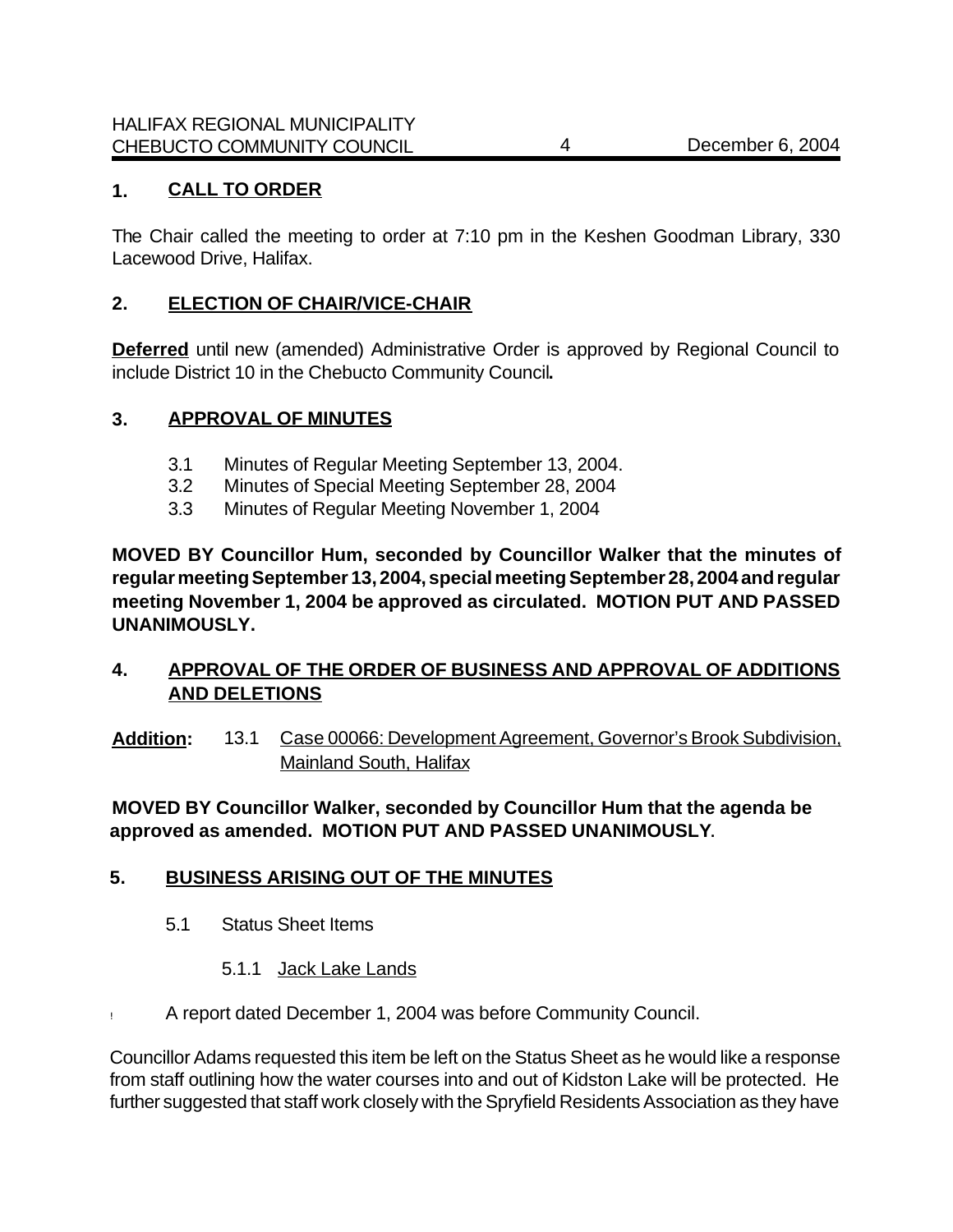extensive knowledge of the area.

Mr. Peter Bigelow responded that staff have met with community groups and will continue to work closely with them and members of the family who once owned the lands (and asked for HRM to protect certain of those lands). He advised HRM has already taken its allotment of parkland. Mr. Bigelow added staff recommend it is desirable to protect the water courses in this area for environmental and public use reasons. Staff are working with the developer to see if there is ability for HRM to acquire those lands . Mr. Bigelow added staff want to understand what the community wants to protect.

### 5.1.2 As-of-right Development along Bedford Highway

Councillor Hum advised item to remain on Status Sheet as the report is prepared but not signed.

### 5.1.3 Rosebushes on Dunbrack Street

Councillor Walker advised this can be **removed** from the Status Sheet as the work is progressing.

## 5.1.4 Proposed Sign - Shoppers Drug Mart, Herring Cove Road

! A report dated November 30, 2004 was before Community Council.

## **MOVED BY Councillor Adams, seconded by Councillor Walker that staff explore alternatives to amend the regulations relating to this site specifically. These options would include policy amendment to provide for Development Agreements alternatives for alternate sign approvals.**

Shoppers Drug Mart have put in a store and it is traditional to have signs from a corporate perspective. Staff are directed to explore options and opportunities for Shoppers Drug Mart to proceed with signs they usually use. Forward to Planning and Development Services and also to Herring Cove Road study.

## **MOTION PUT AND PASSED UNANIMOUSLY.**

#### 5.1.5 Hurricane Juan Clean-up in Districts 15, 16, 17 and 18

Councillor Hum advised there has been no update as yet. A report is requested on what is outstanding in former District 15, 16, 17 and 18 in regards to Hurricane Juan clean-up.

#### **Mr. Peter Bigelow advised a detailed list could be provided to Community Council.**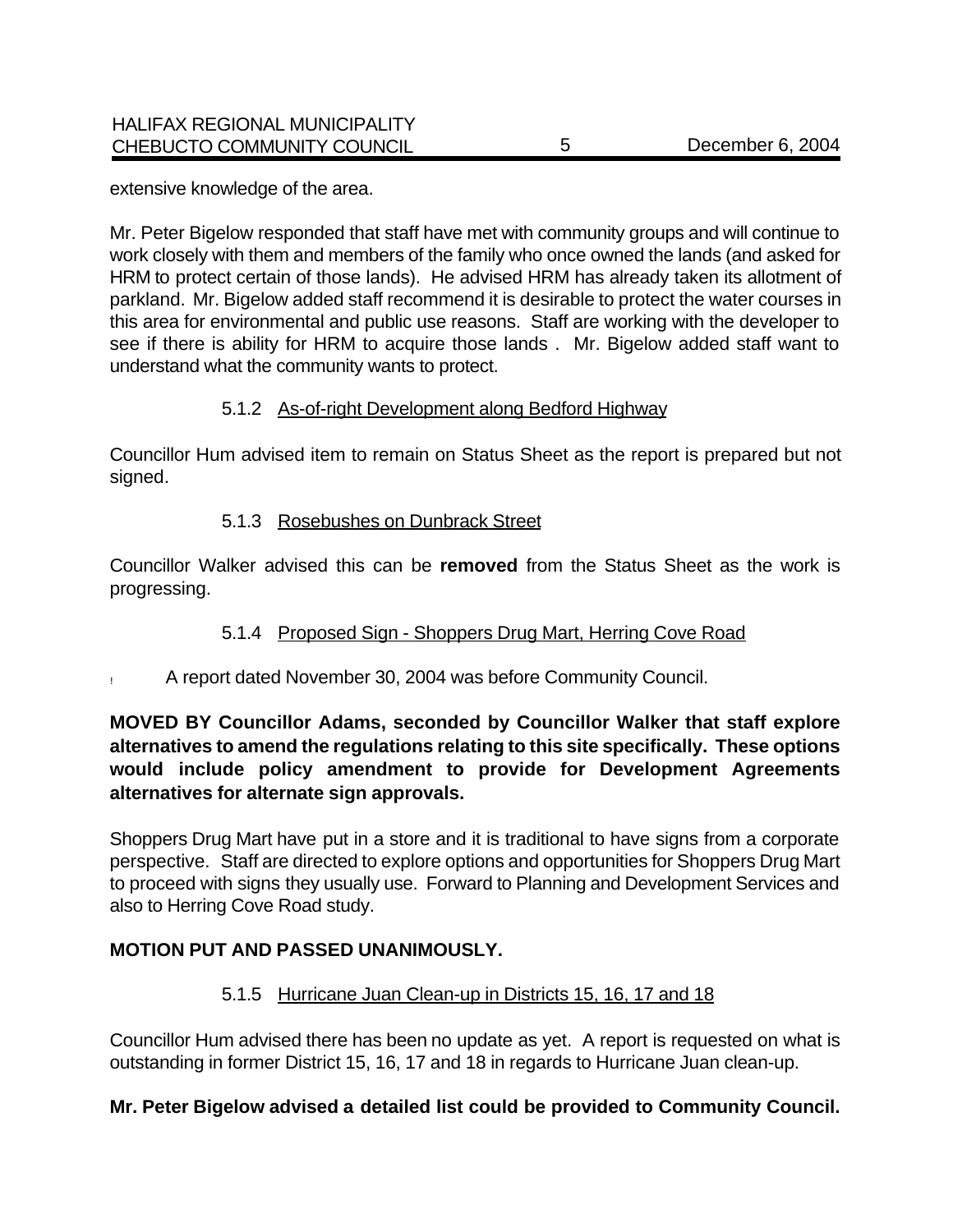He added at least 90-95% of properties were mitigated as to risk. Clean-up will continue and he will provide Community Council with information as to what properties have been addressed and at what stage clean-up is currently.

Councillor Adams commented he had asked at Regional Council last April for staff to look at service groups (Boy Scouts etc.) to help with the Hurricane Juan clean-up. The opportunity would be a learning experience for the groups to acquire skills and earn some money for their organization. **He requested Mr. Bigelow speak to Mr. Mike Labrecque regarding this matter.**

## **6. MOTIONS OF RECONSIDERATION - None**

## **7. MOTIONS OF RESCISSION - None**

## **8. CONSIDERATION OF DEFERRED BUSINESS**

- 8.1 Case 00691: Application by Clayton Developments to amend the Stage I Agreement to include Block Z, Regency Park Drive, Halifax
- ! A report dated November 17, 2004 was before Community Council.
- ! A letter dated November 22, 2004 from Clayton Developments Limited was before Community Council.

Mr. Schaffenburg, Planner, presented the report. He indicated the Developer has provided a letter regarding the issue of potential impact of Metroradio Group Ltd.'s radio transmission tower on Block "Z". The Developer would now like to proceed.

**MOVED BY Councillor Hum, seconded by Councillor Walker that Chebucto Community Council:**

- **1. Approve the Development Agreement as set out in Attachment "A" of the staff report dated September 2, 2004, for one or two multiple buildings not to exceed 145 dwelling units;**
- **2. Require that the Development Agreement be signed within 120 days of date of conveyance of the Lands from the Municipality, or any extension thereof granted by Community Council on request of the applicant, from the date of final approval by Community Council and any other bodies as necessary, whichever is later; otherwise this approval will be void and obligations arising hereunder shall be at and end.**

**MOTION PUT AND PASSED UNANIMOUSLY.**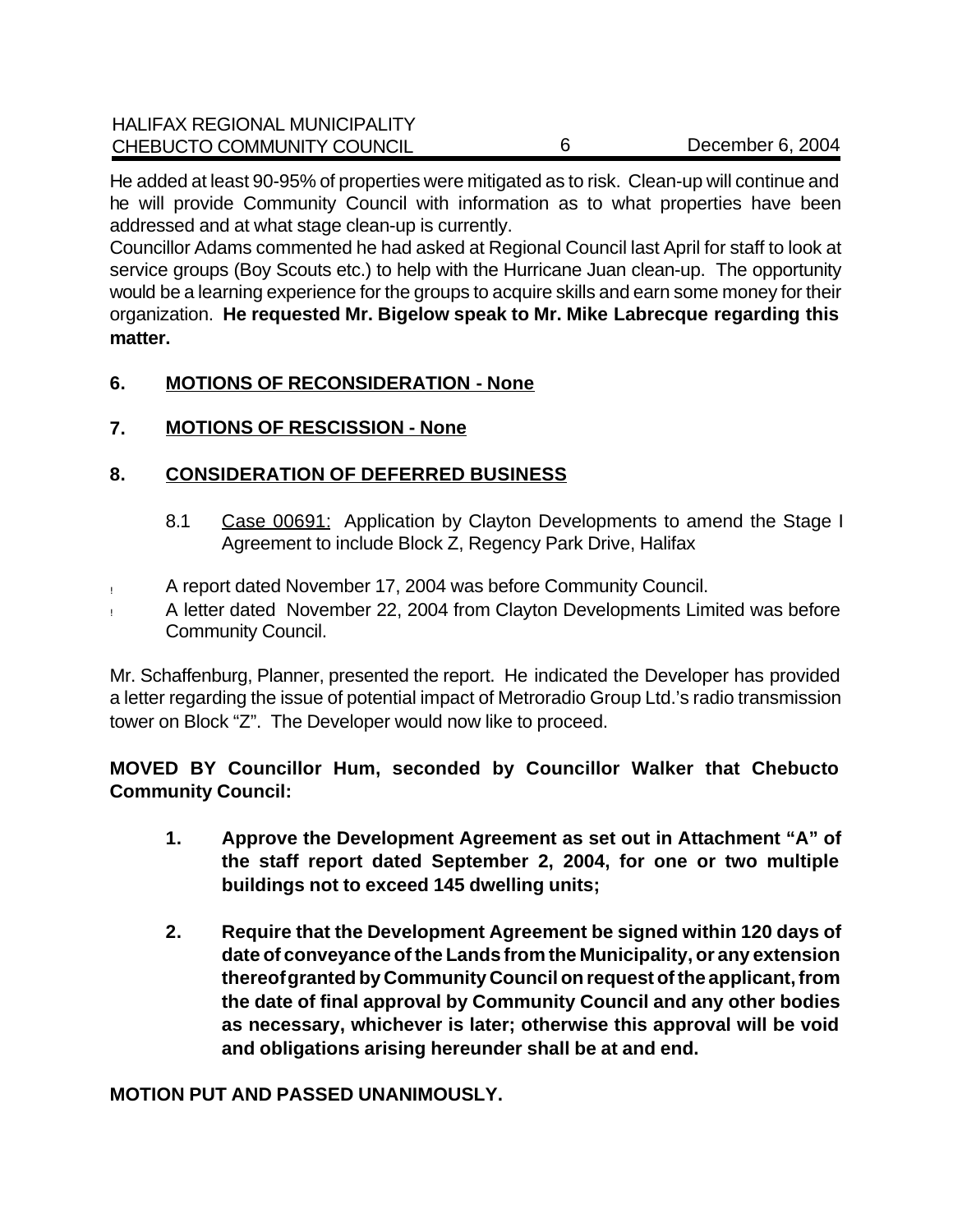#### 8.2 Proposed Community Council Meeting Schedule for 2005

! A proposed 2005 meeting schedule was before Community Council.

**MOVED BY Councillor Walker, seconded by Councillor Hum that the Chebucto Community Council meeting schedule for 2005 be approved with the following amendments:**

- **1. That a special meeting of Chebucto Community Council be held on Wednesday, January 5, 2005 for a public hearing on Case 00066: Development Agreement, Governor's Brook Subdivision, Mainland South, Halifax.**
- **2. That the regular meeting of Chebucto Community Council for January be held on Monday, January 10, 2005.**

**MOTION PUT AND PASSED UNANIMOUSLY.**

- **9. PUBLIC HEARINGS****None**
- **10. CORRESPONDENCE, PETITIONS AND DELEGATIONS None**
- **11. REPORTS**
	- 11.1 Chebucto Community Council Appointment of Representative to the Grants Committee and Membership Selection Committee

**MOVED BY Councillor Hum, seconded by Councillor Adams that Councillor Russell Walker be nominated to represent Chebucto Community Council on the Grants Committee and Membership Selection Committee for 2005. MOTION PUT AND PASSED UNANIMOUSLY.** 

- 11.2 Case 00485: Amendment to the Halifax Municipal Planning Strategy Spencer Avenue Area
- ! A report dated November 15, 2004 was before Community Council.

**MOVED BY Councillor Adams, seconded by Councillor Hum that Chebucto Community Council recommend that Regional Council:**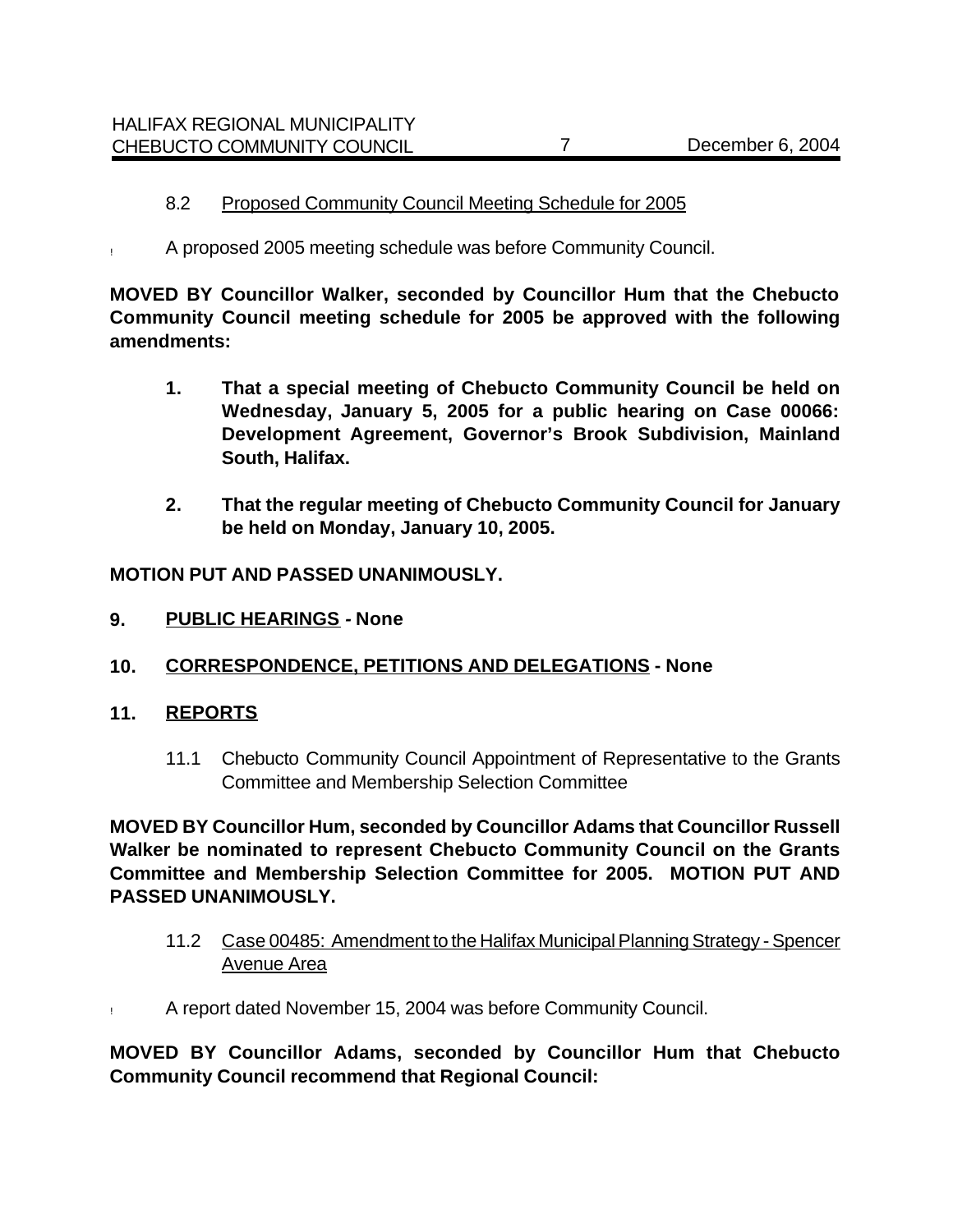**1. Terminate the process to amend the Halifax Municipal Planning Strategy and Land Use By-Law to predesignate and rezone the area generally bounded by the Old Sambro Road, Dentith Road, the Dentith Road/Herring Cove Road commercial area and Catamaran Pond to Low Density Residential and R-2.**

## **MOTION PUT AND PASSED UNANIMOUSLY.**

- **12. MOTIONS None**
- **13. ADDED ITEMS**
	- 13.1 Case 00066: Development Agreement, Governor's Brook, Subdivision, Mainland South, Halifax
- ! A report dated November 18, 2004, was before Community Council.

Mr. Schaffenburg presented the report. He advised the rezoning was approved by Chebucto Community Council in March 2003. This decision was then appealed to the UARB (The Nova Scotia Utility and Review Board). The UARB dismissed the appeal in November 2004. The land in question is now rezoned to Residential Development as-of-right or by-right. The Supplementary Report before Community Council this evening is for the Development Agreement approval.

Councillor Mosher requested Mr. Barry Allen, Municipal Solicitor, comment on the process.

Mr. Allen explained for a rezoning issue Community Council could pass a resolution, that resolution could also be appealed. Once an amendment becomes law, it goes back for decision on the Development Agreement by the Community Council. Unless something comes back from appeal, the development agreement would be approved. Development Agreements rest upon the provision of the LUB (Land Use By-Laws) and the MPS (Municipal Planning Strategy). Once they are in effect there is no groundwork. The quirk in this instance is with quorum of Community Council. A quorum requires 50% plus 1 so 3 Councillors are required. There are only two members remaining on Chebucto Community Council who were on the Community Council and attended at the public hearing in February and March of 2003, therefore there is no quorum for the vote.

Chebucto Community Council can either;

**!** Proceed in a way that would be unusual which would be to have more than just those two members eligible to vote present for the discussion/vote. Usually you would withdraw yourself (from the proceedings) if you are not able to vote. Community Council could have a quorum with the two members (who are eligible to vote) plus one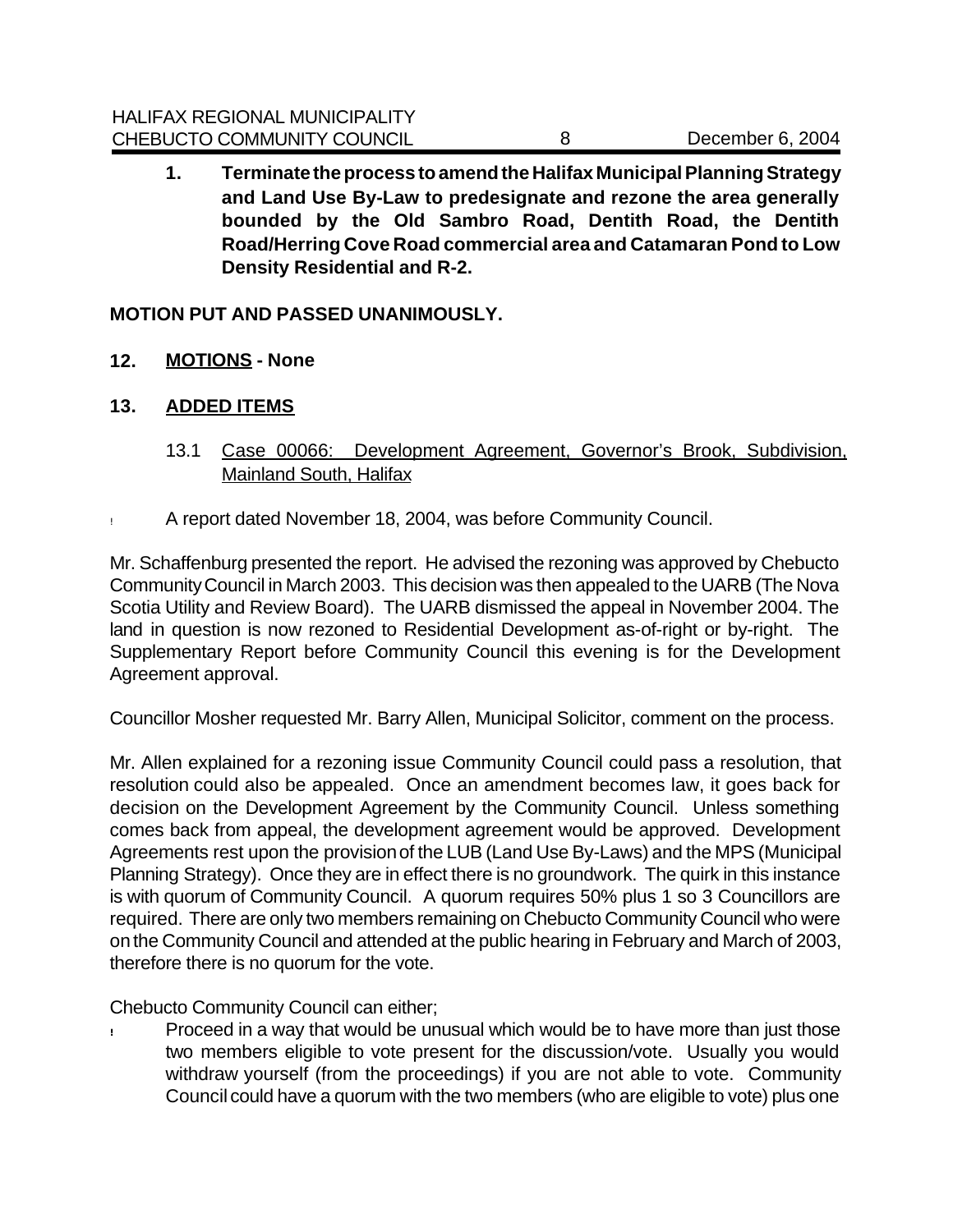other member. Then the two could vote.

! Another option would be to hold another public hearing with all members of Community Council able to attend and vote on the development agreement. If there is a procedural issue, that would be gone with the new public hearing.

**MOVED BY Councillor Walker, seconded by Councillor Hum that Chebucto Community Council hold a public hearing on the Development Agreement, attached as Attachment "A" of the supplementary report dated November 18, 2004, to permit a comprehensive residential development in Mainland South and to schedule the public hearing for Wednesday, January 5, 2005. MOTION PUT AND PASSED UNANIMOUSLY.** 

Councillor Mosher requested an appropriate venue be found for the public hearing, preferably in the community. Councillor Walker clarified the public hearing will be on the development agreement alone and not the rezoning.

## **14. NOTICES OF MOTION - None**

## **15. PUBLIC PARTICIPATION**

## **Mr. Alan Ruffman, Ferguson's Cove Road**

What was topic of In Camera meeting? It would have been appropriate for the Solicitor to remain. It would have been appropriate to have it put on the record that it was the recommendation of the Solicitor. A lot of business is done In Camera. It goes on at Regional Council and now is becoming common at Community Council.

Councillor Adams advised this was the first time Chebucto Community Council has held an In Camera meeting. In Camera meetings are *not* common for Chebucto Community Council.

! Request Chebucto Community Council establish a procedure to let the public know the topic of the In Camera meeting. The result of the legal counsel to Community Council should be part of the public record.

Councillor Mosher advised Mr. Ruffman that the public in attendance at the beginning of the meeting this evening were informed before the meeting began that Chebucto Community Council had to have an In Camera meeting due to a legal correspondence received today. She further advised that Chebucto Community Council had been informed that they could have a public hearing and vote on Case 00066 this evening.

Mr. Ruffman raised the following points on other matters:

! Allow Shoppers Drug Mart to have bigger or more signs; By-law we have may be appropriate but we should not bend to each development. Should not be changing by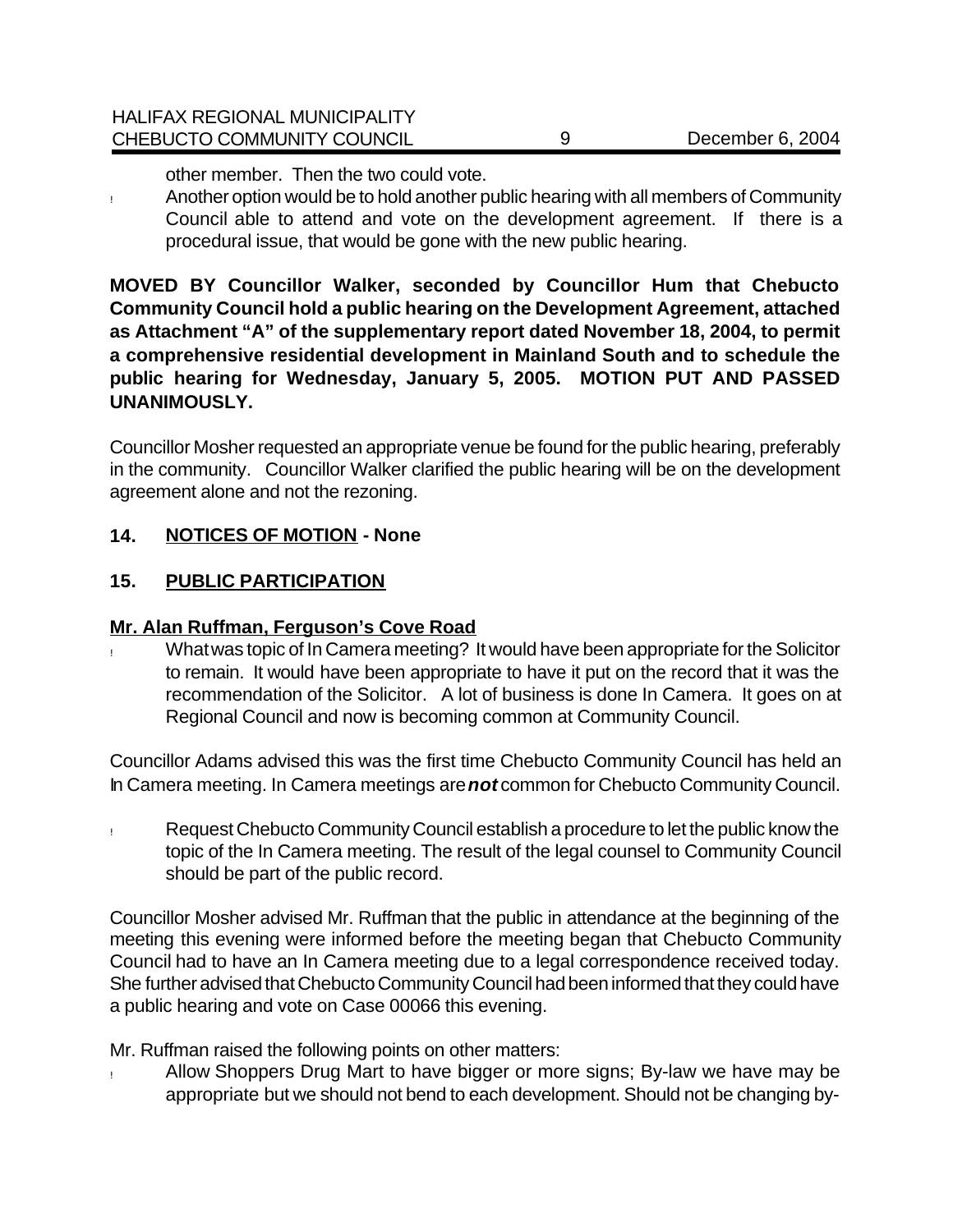law in respect to signs.

! Hurricane Juan clean-up. HRM land near his property has not been cleaned up. All road right of ways, belong to HRM now and a number of trees have gone over in the HRM right of way. Ferguson's Cove Road, a lot of trees are down, particularly in two locations that impede work. There is a problem on Ferguson Cove Road with a missing power pole. HRM replaced one roughly in front of the B&B. There is a length of wire left and no pole. That line also carries the telephone line. There is an extra long span of wire and one part will rub against Stan Hatfield's wharf.

Councillor Mosher advised Mr. Ruffman his five minutes were up and requested he follow-up with Councillor Adams after the meeting.

#### **Ms. Melanie Dobson, 11 Wyndrock Drive**

Would like to notify Chebucto Community Council on behalf of the Williams Lake Conservation Company (WLCC) that the company will be appealing the UARB decision regarding Governor's Brook Subdivision. *(Item 13.1 on the agenda tonight).*

#### **Mr. Bob Zinck, Doull Avenue, Halifax**

In rush hour you see buses full to the doors and out of service buses going by. Metro Transit seems to be taking the buses off too early. There should be more available buses during rush hour.

Councillor Mosher requested Metro Transit be asked to address this issue.

#### **MLA Diana Whalen, Turnmill Drive , Clayton Park West**

- Issue of Blue Mountains / Birch Cove Lakes land, owned by crown, partly in Clayton Park, Timberlea and Hammonds Plains. Recently an environmental assessment was done and a proposed road that would cut between Highway 101 and 103 as a short cut to the airport etc.
- ! She has taken a stand against that highway. It could cost up to \$60 million and would take hundreds of acres of public land. The Minister of Environment said we should confer with the Regional Planning Process: *What is HRM's view of public land and how does it fit into the transportation plan?*
- ! Her view is that the proposed road does not help local commuters but may help provincially. Request Chebucto Community Council look into the issue further with Regional Planners.
- It is an unnecessary expenditure of public monies and waste of public lands.

**MOVED BY Councillor Walker, seconded by Councillor Hum that the issue of the Blue Mountain / Birch Cove Lakes land and proposed road development through this area to link Highway 101 and 103 be forwarded with concern to HRM's Regional Planning team. MOTION PUT AND PASSED UNANIMOUSLY.**